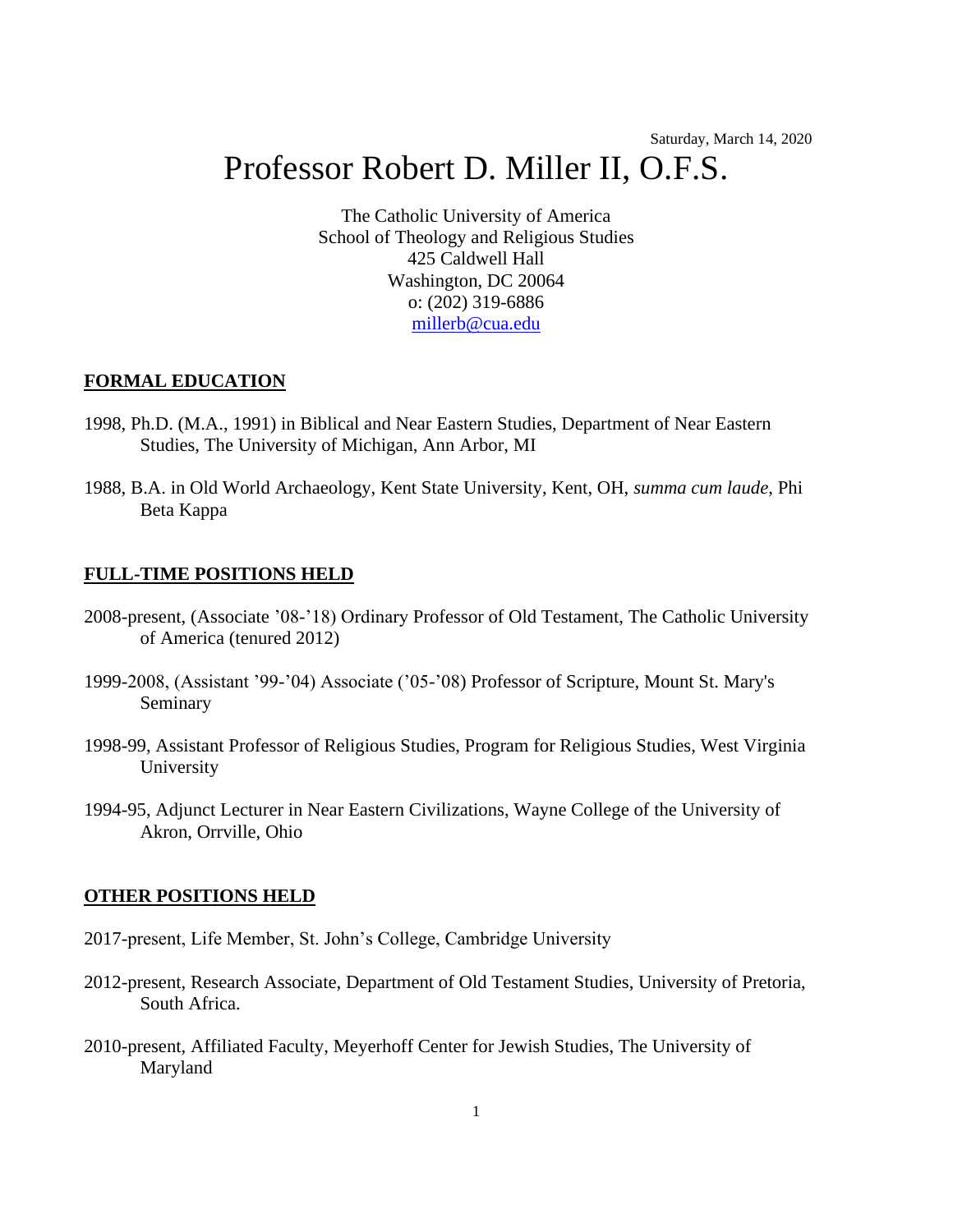- 2010, Visiting Associate Professor of Hebrew Bible, The University of Maryland
- 2003-08, Faculty, Seton Hall University International Institute for Clergy Formation Summer Institute for Priests
- 2002, Visiting Faculty, Summer Institute, Catholic Theological Union, Chicago
- 2001, Visiting Professor of Religious Studies, The University of Dayton

# **RESEARCH AND PUBLICATIONS**

#### *Monographs*

- *Baal, St. George, and Khidr.* History, Archaeology, and Culture of the Levant 8; State College, PA: Eisenbrauns, 2019.
- *The Dragon, the Mountain, and the Nations: An Old Testament Myth, Its Origins and Afterlives.*  Explorations in Ancient Near Eastern Civilizations 6. Winona Lake: Eisenbrauns, 2018.
- *Many Roads Lead East: Overtures to Catholic Biblical Theology*. Eugene: Cascade, 2016.
- *Covenant and Grace in the Old Testament: Assyrian Propaganda and Israelite Faith.* (Perspectives on Hebrew Scriptures and its Contexts 16; Piscataway: Gorgias, 2012).
- *Oral Tradition in Ancient Israel* (Biblical Performance Criticism 4; Eugene: Cascade, 2011).
- *Chieftains of the Highland Clans: A History of Israel in the 12th and 11th Centuries BC* (The Bible in Its World 1; Grand Rapids: Eerdmans, 2005; Repr. Wipf & Stock, 2012).

#### *Edited Volumes*

- *"His Words Soar Above Him": Biblical and Northwest Semitic Studies Presented to Charles R. Krahmalkov*, ed. R. M. Kerr, R. D. Miller II, and P. C. Schmitz. 2018. And in this volume, "A Tale of Two Villages: A Microhistory of Early Israel."
- *Between Israelite Religion and Biblical Theology: Essays on Archaeology, History, and Hermeneutics* (Contributions to Biblical Exegesis and Theology 80; Leuven: Peeters, 2016). And in this volume: "Iron Age Medicine Men and Old Testament Theology."
- *The Highest Form of Wisdom: A Memorial Book in Honor of Professor Saul S. Friedman (1937-2013)*, ed. J. C. Friedman and R. D. Miller II (New York: Ktav, 2015). And in this volume, "God and the Asiatic Mode of Production."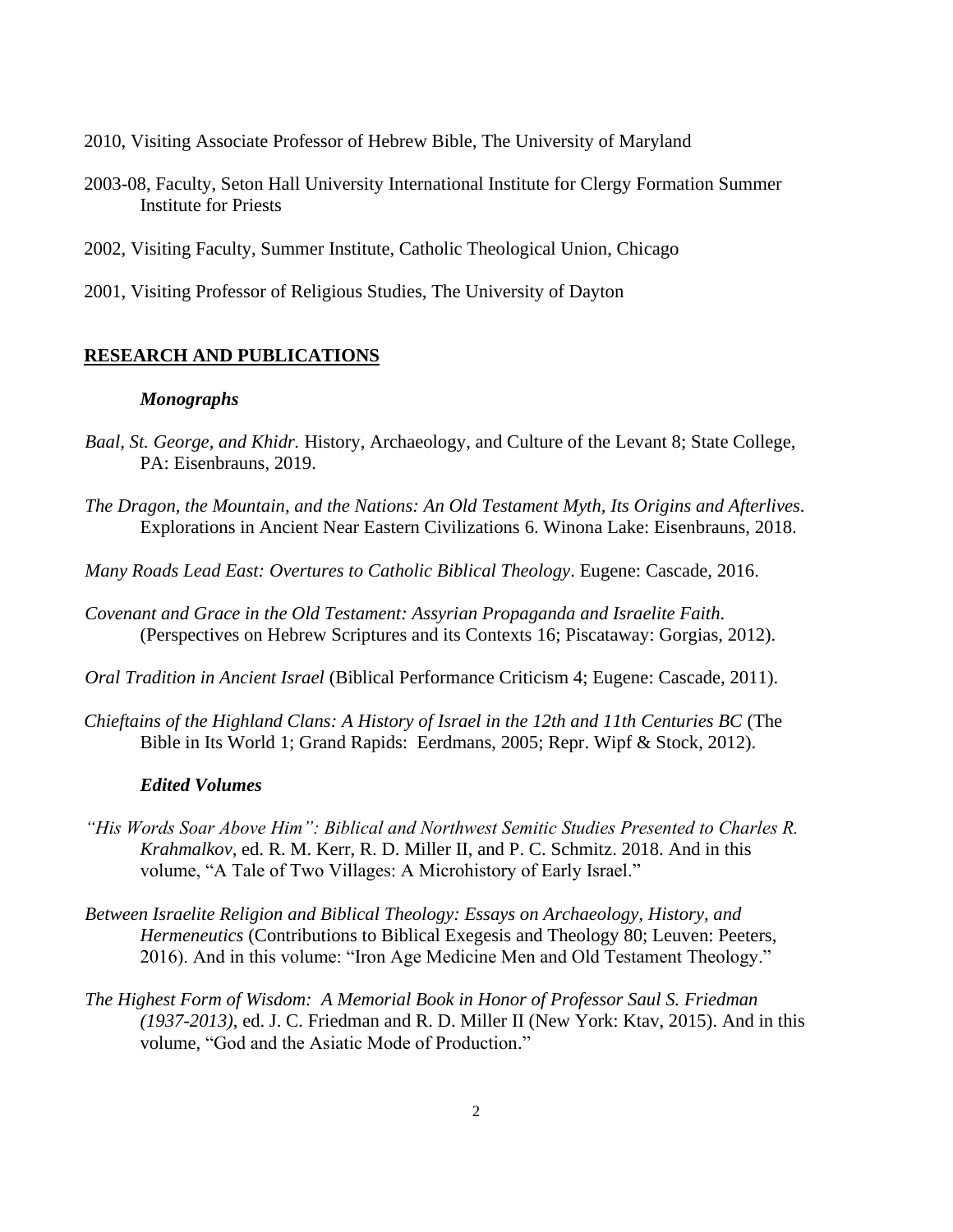*Syriac and Antiochian Exegesis and Biblical Theology for the 3rd Millennium*, (Gorgias Eastern Christian Studies 6; Piscataway: Gorgias, 2008).

## *Journal Articles and Book Chapters*

- "The Desert as Image of God." *Orthodox Center for the Advancement of Biblical Scholarship Journal* 11.1 (2020) n.p. Online<https://www.ocabspress.org/journal>
- "Dragon Myths and Biblical Theology," *Theological Studies* 80 (2019): 37-56
- "Taybeh, Baal-Hazor, and a Failed Hunt for Baal: Archaeological Survey of Tell Asur," *Antiguo Oriente* 16 (2018): 201-238
- "What the Old Testament Can Contribute to an Understanding of Divine Creation," *Heythrop Journal* 60 (2019): 29-40.
- "Mythic Dimensions of the Sources of the Jordan," *Aram* 29 (2017): 207-234
- "The Witch at the Navel of the World," *Zeitschrift für die Alttestamentliche Wissenschaft* 129 (2017): 98-102.
- "Iconographic Links between Indic and Ancient West Asian Storm Gods," *Zeitschriften der Deutschen Morgenländischen Gesellschaft* 166 (2016): 141-52.
- "The Hebrew Bible's Concept of Life," *Communio Viatorum* 57 (2015): 223-39.
- "Performance of Oral Tradition in Ancient Israel," pp. 175-96 in *Contextualizing Israel's Sacred Writing: Ancient Literacy, Orality, and Literary Production*, ed. Brian B. Schmidt (Atlanta: SBL Press, 2015).
- "Myth as Revelation," *Laval théologique et philosophique* 70 (2014) : 539-61.
- "Shamanism and Totemism in Early Israel," *Journal of the Washington Academy of Sciences* 100 (2014): 21-58.
- "The Baals of Bashan," *Revue Biblique* 121 (2014): 506-15.
- "Early Israel and Its Appearance in Canaan," chapter 5 in *Ancient Israel's History: An Introduction to Issues and Sources*, ed. Bill T. Arnold and Richard S. Hess (Grand Rapids: Baker, 2014).
- "Tracking the Dragon across the Ancient Near East," *Archiv Orientální* 82 (2014): 225-45.
- "The Roles of Moses in the Pentateuch," pp. 19-36 in *Illuminating Moses: A History of Reception,* ed. Jane Beal (Leiden: Brill, 2014).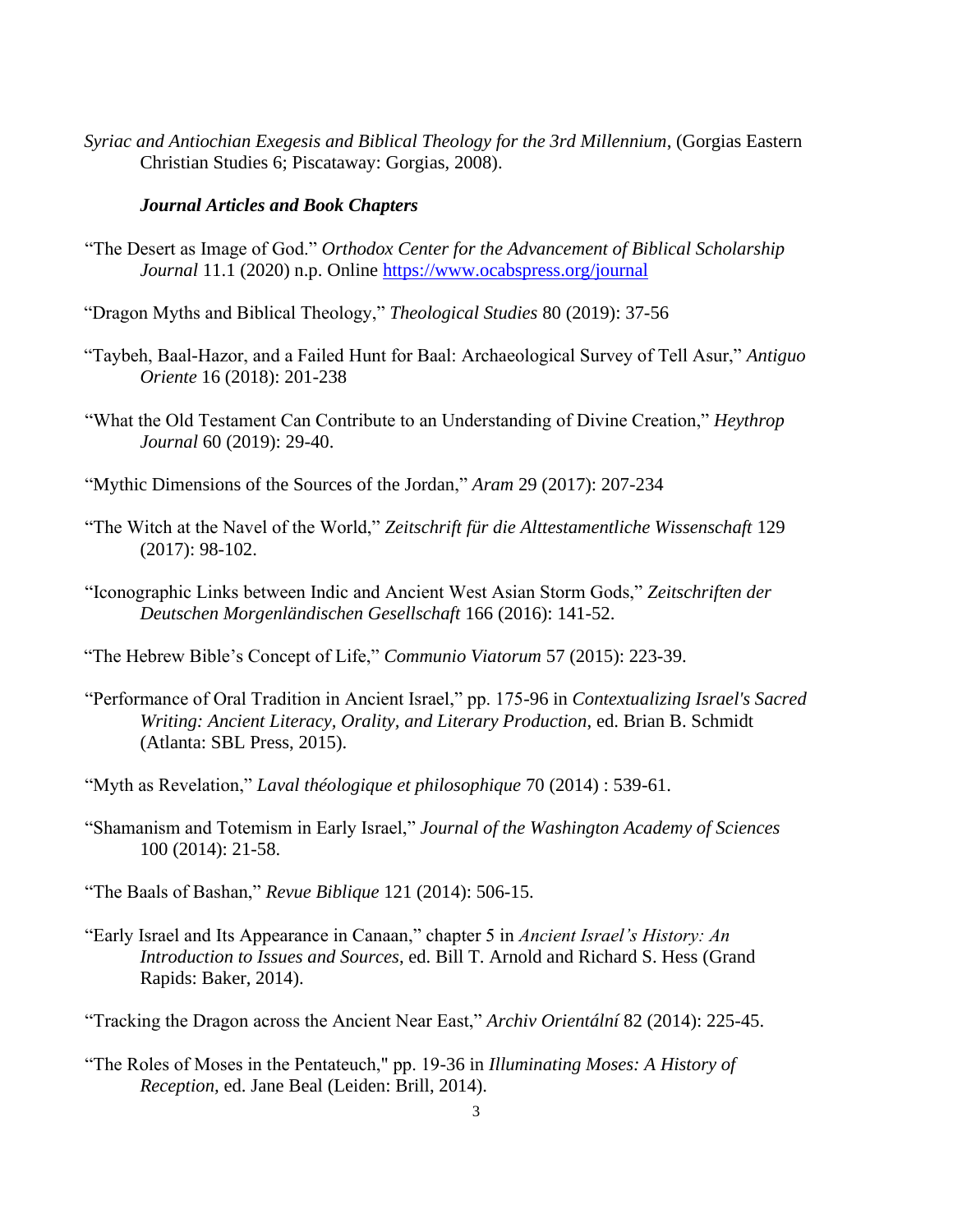- "What are the Nations Doing in the *Chaoskampf*?" pp. 206-216 in *Creation and Chaos: Reconsideration of Hermann Gunkel's Chaoskampf Hypothesis*, ed. Joanne Scurlock and Richard H. Beal (Winona Lake: Eisenbrauns, 2013).
- "Shamanism in Early Israel," *Wiener Zeitschrift für die Kunde des Morgenlandes*101 (2011): 309-42.

"The Song of Songs: A Plea for an Aesthetic Reading," *Sacra Scripta* 10 (2012):113-19.

- "Orality and Performance in Ancient Israel," *Revue des Sciences Religieuses* 86 (2012) : 181-92.
- "Oral Performance in Ancient Israel," in "*My Spirit at Rest in the North Country*" *(Zechariah 6.8)*, ed. H. M. Niemann and M. Augustin (Beitrage zur Erforschung des Alten Testaments und des Antiken Judentums 57; Frankfurt: Peter Lang, 2011), 229-240.

"Solomon the Trickster," *Biblical Interpretation* 191 (2011): 496-504.

"Once More: Minimalism, Maximalism, and Objectivity," *Bible and Interpretation* (online journal at www.bibleinterp.com), May 2011.

"Handmaid of the LORD; Slave of Yahweh," *TheoForum* 40 (2010): 209-220.

- "The Zion Hymns as Instruments of Power," *Ancient Near Eastern Studies* 47 (2010): 217-39.
- "A 'New Cultural History' of Early Israel," chapter 8 in *Israel in Transition: From Late Bronze II to Iron IIA (c. 1250-850 BCE): Volume 2*, ed. Lester L. Grabbe (European Seminar in Historical Methodology 8; New York: T & T Clark, 2010).
- "The Origin of the Zion Hymns," pp. 667-75 in *The Composition of the Book of Psalms*, ed Erich Zenger (Bibliotheca Ephemeridum Theologicarum Lovaniensium 238; Leuven: Peeters, 2010).
- "Gentiles in the Zion Hymns: Canaanite Myth and Christian Mission," *Transformation: An International Journal of Holistic Mission Studies* 26 (2009) 232-46.

"Israel's Covenant in Ancient Near Eastern Context," *Biblische Notizen* 139 (2008) 5-18.

- "When Pharaohs Ruled: On the Translation of Judges 5:2," *Journal of Theological Studies* 59 (2008): 650-54.
- "Samuel the Chief," *Polish Journal of Biblical Research* 7 (2008): 1-17.
- "Crossing the Sea: A Reconsideration of the Source Criticism of the Exodus," *Zeitschrift für Altorientalische und Biblische Rechtgeschichte* 13 (2007): 187-93.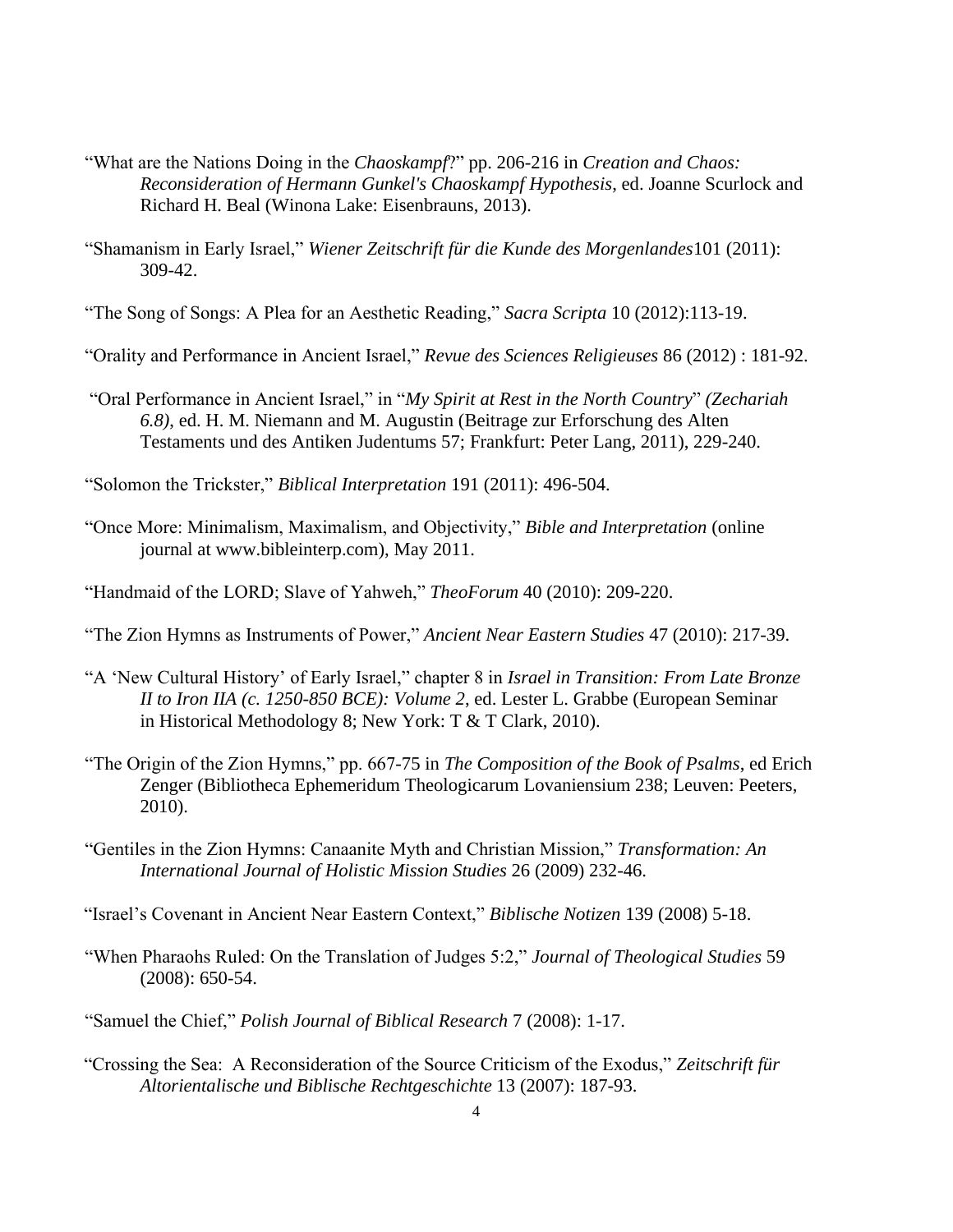"The Triumph of Grace in the Old Testament," *Incarnate Word* 2 (2007): 455-84.

"Lineamenta for an Understanding of Israelite Monotheism," *Bible Bhashyam* 32 (2006):124-34.

- "Yahweh and His Clio: Critical Theory and the Historical Criticism of the Hebrew Bible," *Currents in Biblical Research* 4 (2005): 145-165.
- "Quest for the Historical Israel" and "Cities and Villages," in *Dictionary of the Old Testament: Historical Books*, ed. W. Arnold and H. G. M. Williamson (Issaquah, WA: InterVarsity, 2005).
- "Reading Scripture in Communion with the Church Fathers," *Downside Review* 432 (2005):205- 209.
- "Identifying Earliest Israel," *Bulletin of the American Schools of Oriental Research* 333 (2003):55-68
- "How Post-Modernism (and W. F. Albright) Can Save Us from Malarkey," *Bible and Interpretation* (online journal at www.bibleinterp.com), November 2003.
- "A Gazetteer of Iron I Sites in the Northcentral Highlands of Palestine," pp. 143-218 in *Preliminary Excavation Reports and Other Archaeological Investigations*, ed. Nancy Lapp (Annual of the American Schools of Oriental Research 56; Cambridge, MA: ASOR, 2003).
- "Modeling the Farm in Early Iron Age Israel," pp. 289-310 in *Life and Culture in the Ancient Near East,* ed. R. E. Averbeck, M. W. Chavalas, and D. B. Weisberg (Bethesda: CDL Press, 2003).
- "Popular, Ideological, and Textual Dimensions of Postexilic Judean Culture," *Estudios Bíblicos* 60 (2002): 337-350.
- "Deuteronomistic Theology in the Book of Judges?" *Old Testament Essays* 15 (2002): 411-416.
- "The Greek Biblical Fragments from Qumran in Text-Critical Perspective," *Bibbia e Oriente* 43/210 (2001): 235-248.
- "From the Songs of Zion: A Literary Analysis of Psalms 113 and 137," *Bulletin of Biblical Studies* 20 (2001): 38-51.
- "Moses and Mendenhall in Traditio-Historical Perspective," *Irish Biblical Studies* 23 (2001): 146-66.
- "Terra sancta: the Christian holy places of Jerusalem," *Dialogue & Alliance* 15 (2001): 63-79.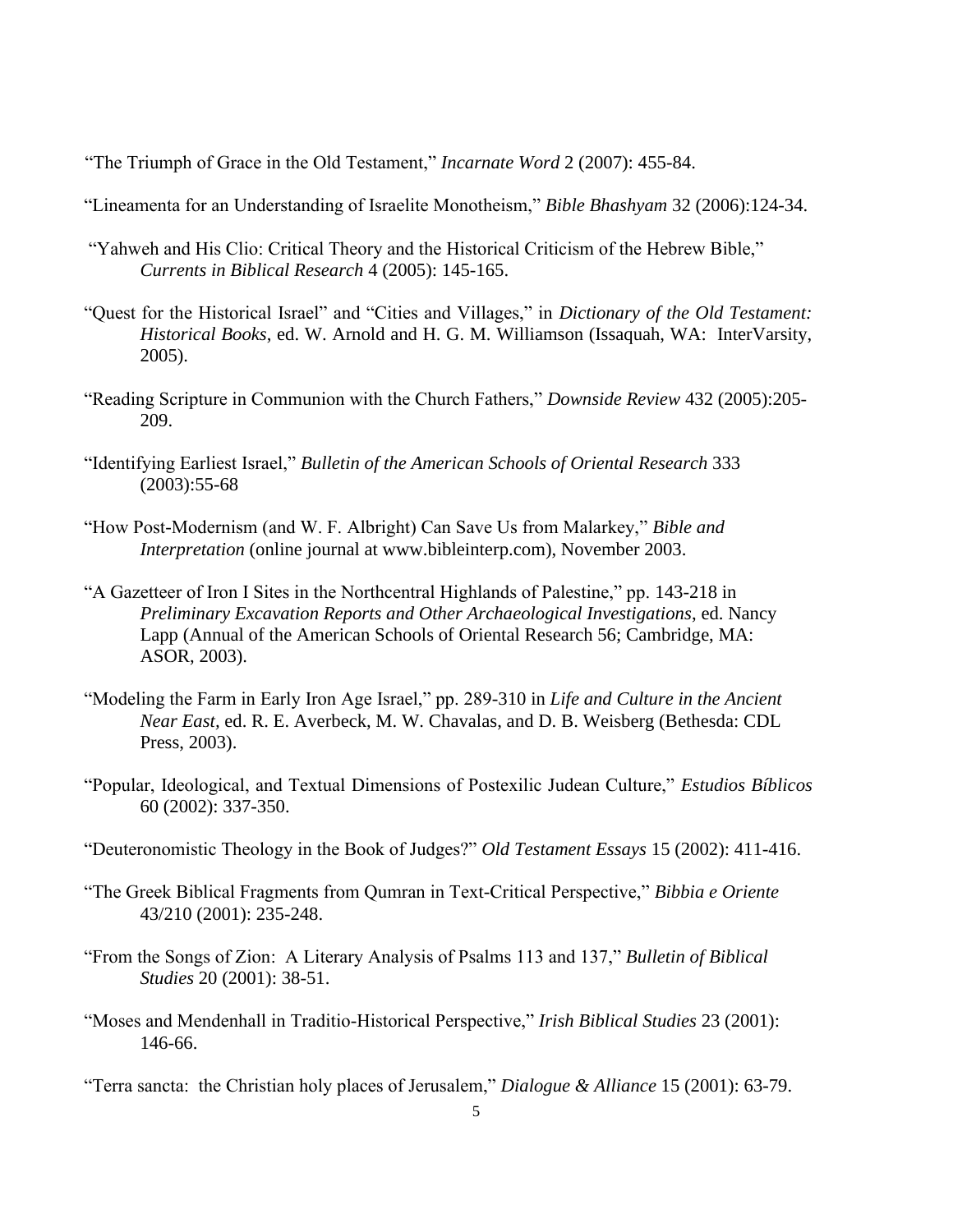- "Survey of Overlooked Potential Iron I Sites in North-Central Palestine," *Palestine Exploration Quarterly* 132 (2000): 157-168.
- "The Form-Critical Problem of Moses' Call," *Proceedings of the Eastern Great Lakes and Midwest Biblical Society* 15 (1995): 113-19.

#### *Minor and Popular Publications*

*The Old Testament* "Great Courses." 24 lectures. The Teaching Company, 2019.

- (with Avelino Gonzalez) "Roman Catholicism," *Strengthening the Teaching About Religion: Scriptures Supplement*, ed. D. C. Rao and Barbara Brown Zikmund (Washington: Interfaith Conference of Greater Washington, 2014).
- *The Psalms as Israel's Prayer and Our Own* (Christian Heritage Rediscovered 2; New Delhi: Christian World Imprints, 2013).
- "Israelite Life Before the Kings," *Biblical Archaeology Review* (Mar-Apr 2013).
- "Pilgrimage," *The New Interpreters Dictionary of the Bible*, ed. Katharine Doob Sakenfeld (Nashville: Abingdon, 2009), vol. 4, p. 528.

"Tales from the Archives," *Albright Institute for Archaeological Research Newsletter* 6 (2001).

- "The Ten (Not-so-) Lost Tribes and the Five Lost Husbands," *Holy Land* 20.4 (2000): 28-32.
- "Ephraim" (p.416), "Ebenezer" (p.373), "Jokmeam" (p.729) and "Jokneam" (p.729), in *Eerdmans Dictionary of the Bible*, ed. D. N. Freedman, A. Beck, and A. Myers (Grand Rapids: Eerdmans, 2000).
- "Daily Life in the Days of Samuel," *Holy Land* 19.3 (1999): 3-6. [www.christusrex.com/www1/ofm/mag/MAen9904.html](http://www.christusrex.com/www1/ofm/mag/MAen9904.html)
- "Judas (not Iscariot)," "Jonadab (2 Sam 13)," "Phaltiel," and "Sacred Stone (Acts 19)" in *The Anchor Bible Dictionary* (Garden City: Doubleday, 1992).

#### *Reviews*

- Review of *Remembering the Dead in the Ancient Near East: Recent Contributions from Bioarchaeology and Mortuary Archaeology*, ed. Benjamin Porter and Alexis Boutin. *Catholic Biblical Quarterly* 77 (2015): 792-94
- Review of *Terror of the radiance: Aššur covenant to YHWH covenant* by Richard J. Thompson, *Near Eastern Archaeology* 78 (2015): 118-19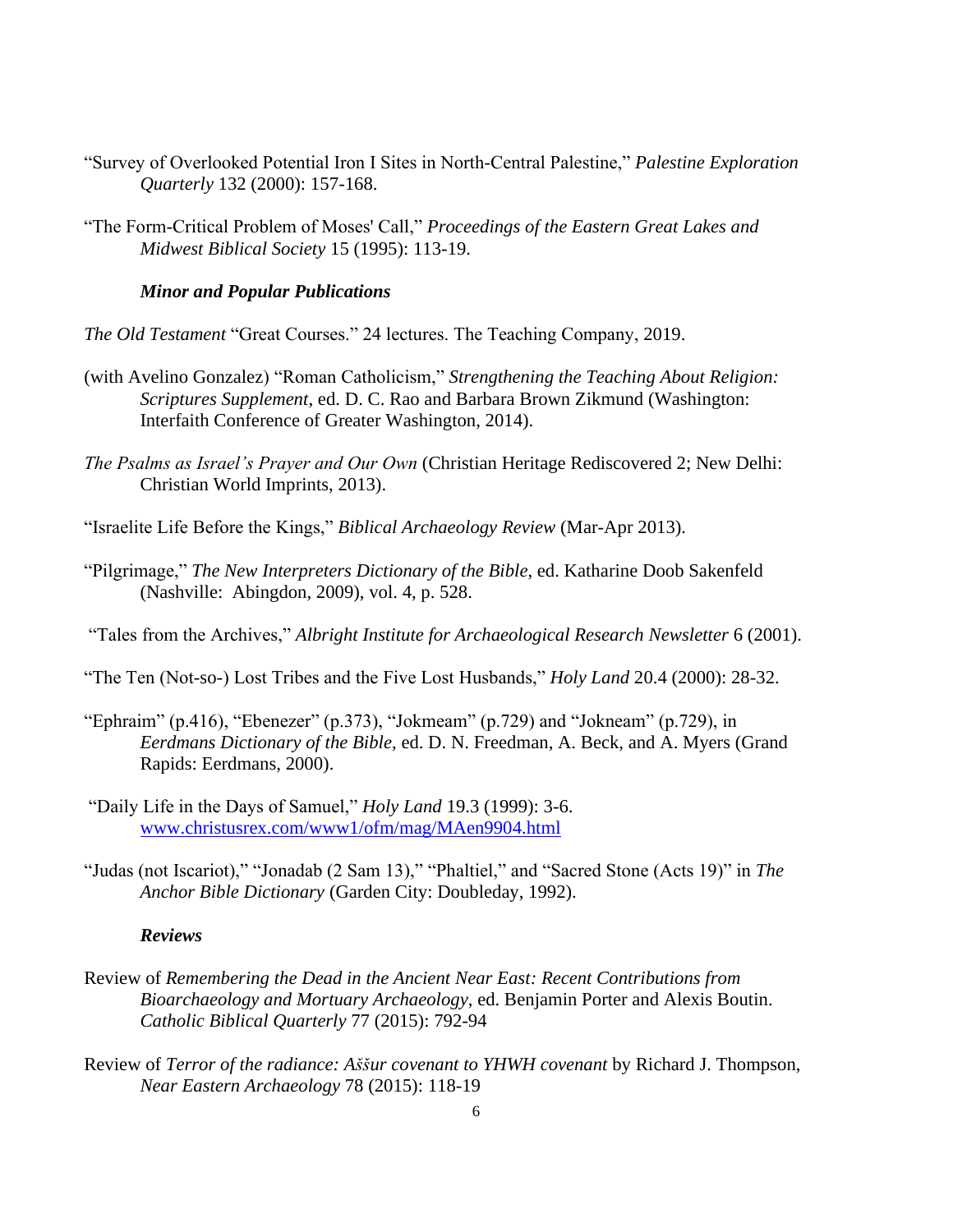- Review of *The Nature of Biblical Criticism* by John Barton, *Interpretation* 63 (2009): 202-203.
- Review of *Reading the Pentateuch* by John McDermott, *Catholic Biblical Quarterly* 66 (2004): 134-35.
- Review of *Reconstructing the Society of Ancient Israel* by Paula McNutt, *Catholic Biblical Quarterly* 64 (2002): 358-59.
- Review of *The Israelites in History and Tradition* by Niels Peter Lemche, *Catholic Biblical Quarterly* 62 (2000): 729-30.
- Review of *The Mythic Past* by Thomas Thompson, *Catholic Biblical Quarterly*, 62 (2000): 534- 36.
- Review of *Prologue to history: the Yahwist as historian in Genesis* by John Van Seters, *Biblical Interpretation* 1 (1993): 259-60.
- Review of *Jeremiah 26-52: To Build, To Plant* by Walter Brueggemann, *Mid-Stream* 31 (1992): 378-80.
- Review of *God is King* by Marc Brettler, *Biblical Archaeologist* 55 (1992): 158.

#### *Scholarly Presentations not Subsequently Published*

- "Reading the Bible as It was Heard: Orality and the Old Testament," keynote address to the annual meeting of the Orthodox Center for the Advancement of Biblical Scholarship (St. Paul, 2019)
- "The Early Israelite Settlement through the Lens of Judges," paper presented to the Institute for Biblical Research Annual Meeting (Denver, 2018)
- "Ritual Performance of Hebrew Mythic Psalms," paper presented at the "Orality and Narration: Performance and Mythic-Ritual Poetics" Orality and Literacy in the Ancient World XII Conference (Lausanne, 2016).
- "A Hermeneutical Model from *Dei Verbum* 1-2," paper presented at the symposium, "Hearing and Proclaiming the Word of God: *Dei Verbum* at 50" (Washington, DC, 2015).
- "A History of Research on the Book of Judges," paper presented at the Society of Biblical Literature annual meeting (New Orleans, 2009)
- "17th and 18th Century Interpretation of the Samaritan Pentateuch," paper read at the Society of Biblical Literature Midwest Regional Meeting (Toronto, February 1993).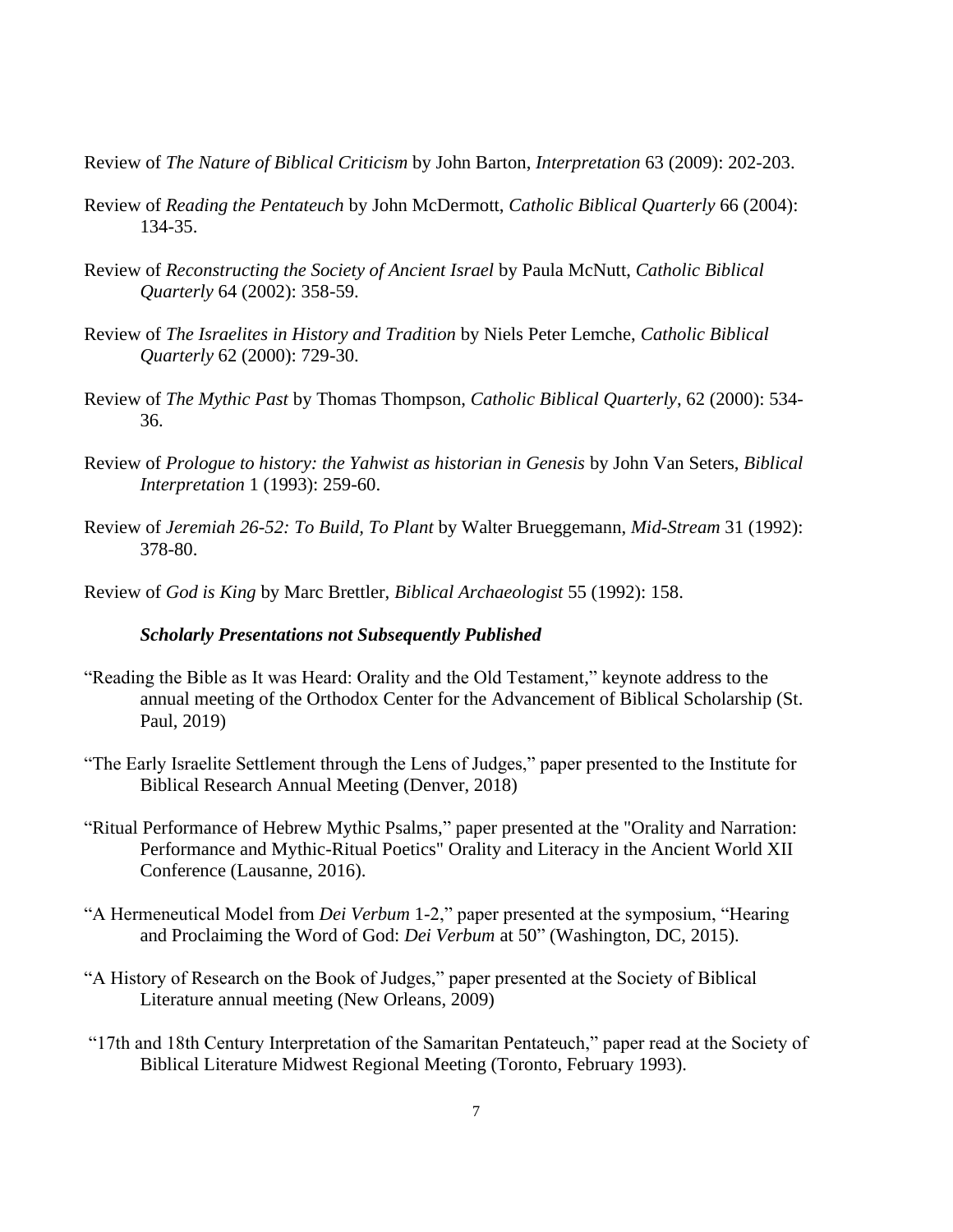- "Serial Hierarchy in Tribal Mesopotamia," paper read at American Schools of Oriental Research Annual Meeting (San Francisco, November 1992).
	- Guest lectures and seminars given at Oxford University, Cambridge University, University of Durham, École biblique et archéologique française de Jérusalem, Kings College London, Duke Divinity School, Virginia Theological Seminary, University of Strasbourg, Bar Ilan University, University of Pretoria, Stellenbosch University, Jerusalem-Institute of the Görres-Gesellschaft, Kenyon Institute Jerusalem, Oxford Centre for Mission Studies, West Chester University of Pennsylvania, The University of Maryland, St. Mary's College of Maryland, Temple University, The Smithsonian Institution, National Museum of Language, Margaret Beaufort Institute of Theology,
	- as well as to the Society of Biblical Literature, International Association for Comparative Mythology, International Society for Folk Narrative Research Belief Narratives Network, American Oriental Society, Colloquium Biblicum Lovaniense, Catholic Biblical Association, American Schools of Oriental Research, European Association for Biblical Studies, Orthodox Center for the Advancement of Biblical Studies Society for the Study of Scripture, World Congress of Jewish Studies

## *Research and Publications in Press and in Progress*

- "Aesthetic Criticism of the Song of Songs," *The Song of Songs in its Context* Bibliotheca Ephemeridum Theologicarum Lovaniensium 310; Leuven: Peeters, forthcoming).
- "History, Folklore, and Myth in the Book of Judges." Forthcoming in *Melita Theologica*
- *Orality and the Old Testament*. Semi-popular book in progress for Paulist Press's *Biblical Studies from the CBA* series.
- "Amos: Prophet of Ubuntu." Under revision for *Stone-Campbell Journal*.
- "Orality / Literacy in the Hebrew Bible." In *A Companion to Social Anthropology and the Hebrew Bible*, ed. Emanuel Pfoh. Bloomsbury T & T Clark, forthcoming.
- *Finding Beauty in the Bible: An Aesthetic Commentary on the Song of Songs.* In progress, accepted by McMaster Divinity College Press.

# **SPECIAL HONORS, AWARDS, AND INTERNAL GRANT FUNDING** *(past ten years)*

- 2019, 2020, Scholar in Residence, Snorrastofa Research Centre, Reykholt, Iceland
- 2016, Research Grant-in-Aid for archaeological work in the West Bank
- 2015, School of Theology and Religious Studies Student Association Teacher of the Year Award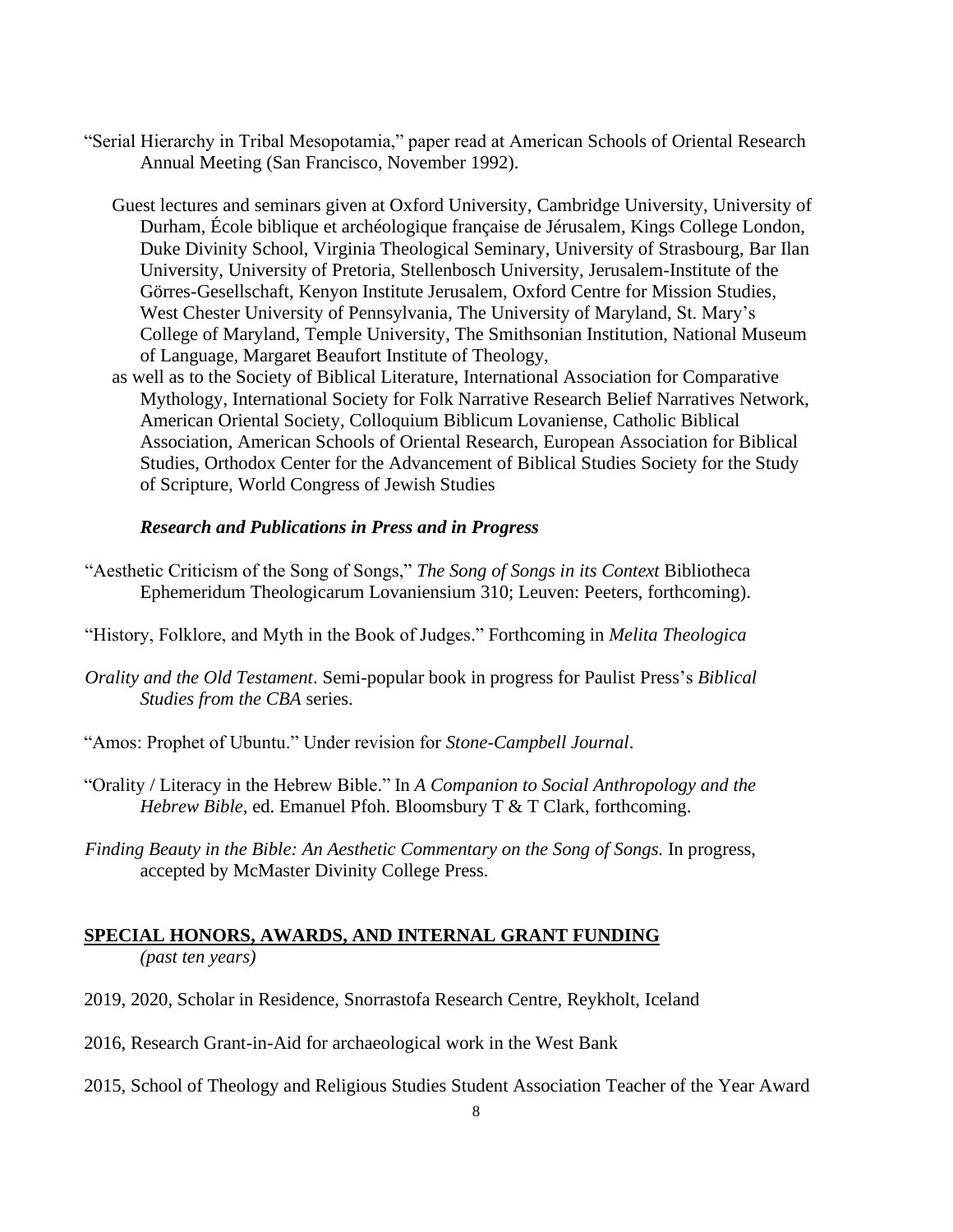- 2013, Research Grant-in-Aid for research travel to India
- 2011, 2012, Research Grants-in-Aid for work on Hebrew myth, School of Graduate Studies, The Catholic University of America
- 2009, Research Grant-in-Aid for work on oral tradition, School of Graduate Studies, The Catholic University of America

## **EXTERNAL RESEARCH SUPPORT**

*(past ten years)*

- 2018-19, grant from the Confraternity of Christian Doctrine Grants to Promote Catholic Biblical Interpretation for research on Orality and Old Testament Law
- 2017, Beaufort Overseas Visiting Scholar, St. John's College, Cambridge University.
- 2014-16, portion of \$185,000 grant from the American Association for the Advancement of Science, "Science for Seminaries," to develop science content to be incorporated into M. Div. curriculum. - See more at: [www.scienceforseminaries.org/catholic-university-of](http://www.scienceforseminaries.org/catholic-university-of-america-school-of-theology-and-religious-studies/#sthash.mGC09Ypo.dpuf)[america-school-of-theology-and-religious-studies/#sthash.mGC09Ypo.dpuf](http://www.scienceforseminaries.org/catholic-university-of-america-school-of-theology-and-religious-studies/#sthash.mGC09Ypo.dpuf) (Subsequently named Curriculum Consultant for Sacred Heart Seminary and School of Theology (WI)'s tenure of the same grant, 2018-20)
- 2012, Senior Associate Research Fellowship, W. F. Albright Institute for Archaeological Research, Jerusalem
- 2011-12, portion of \$100,000 grant from the John Templeton Foundation to the Washington Theological Consortium Religion and Scholars Group, "Adam + Eve: Using Science in Pastoral Ministry," to fortify those active in Roman Catholic pastoral ministry with transformative academic resources to help them intertwine issues of science and faith together in their work as preachers, teachers, and other capacities of church leadership. More information at [www.atompluseve.com.](http://www.atompluseve.com/)

## **TEACHING**

- Graduate Courses Taught: Genesis 1-11, Exodus, Judges, Kings, Prophets, Psalms, Law and Proverbs, Ancient Near Eastern Iconography, Old Testament Theology, Ancient Near Eastern Religions, Monotheism in Ancient Israel, Biblical Archaeology
- Seminary Courses Taught: Introduction to the Study of Scripture, Pentateuch and Historical Books, Prophets, Wisdom Literature, Psalms, Advanced Hermeneutics / Biblical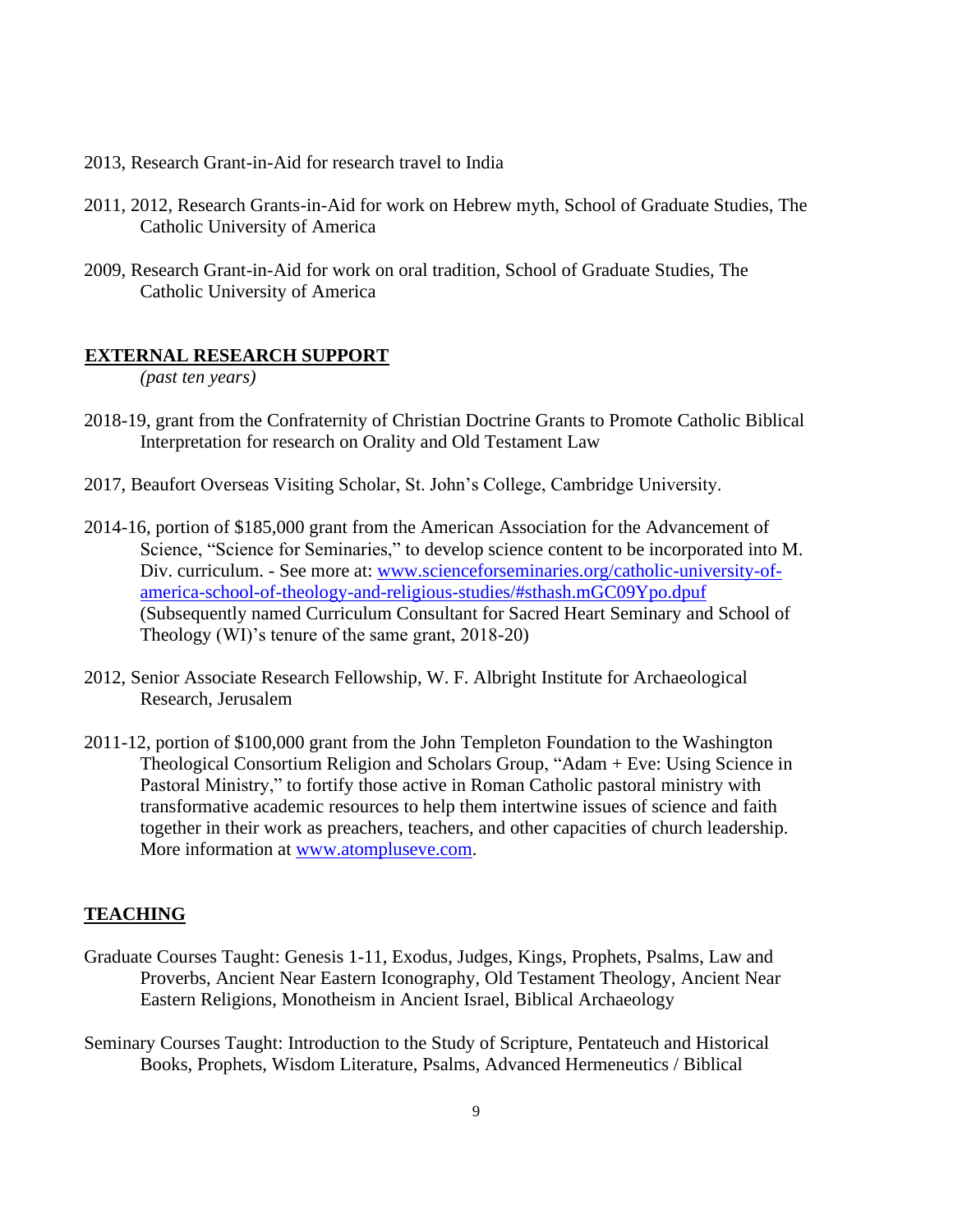Theology, Biblical Hebrew, Mary in the Scriptures, Biblical Archaeology, Patristic Exegesis, The Franciscan Bible

Undergraduate Courses Taught: Biblical Archaeology, Introduction to the Old Testament, Creation in the Old Testament, Justice in the Old Testament, The Bible and Film, Sex and Love in the Old Testament, Race and Ethnicity in the Bible and Antiquity, World Religions, Comparative Mythology

#### **PH.D. DISSERTATION PROGRAM SERVICE**

#### *Completed Ph.D. and S.T.D. Dissertations, Chair*

Trevor Crowell, *The Biblical Homilies of Ephraem Graecus* Lesley DiFransico, *Washing Away Sin: An Old Testament Metaphor and Its Influence* (published in Peeters' Press, Biblical Tools and Studies series, 2016) Mark Giszczak, *Character and Metaphor as Hermeneutical Problems in the Song of Songs* Adam Plescia, *Biblical Concepts of Divine Protection: A Study of Psalms 5, 91, and 140 in Light of the Iconography of the Ancient Near East* Timothy Snow, *Agriculture and Migration in the Book of Ruth*

Dubravko Turalija, *Character and Structure in Proverbs 30* Kelly Wilson, *A Performance-Critical Analysis of Lamentations*

#### *Completed Ph.D. Dissertations, Committee Member*

Isaac Alderman, *The Animal at Unease With Itself: Death Anxiety and the Animal-Human Boundary in Genesis 2-3*

- Nadeen M. Alsulaimi, *Islamic and Western Approaches to the Quran: A Rhetorical and Thematic Analysis of Surah 4 "The Women"* (*Sūrat an-Nisā'*)
- Matthew Bowen, *"According to All That You Demanded" (Deuteronomy 18:16): The Literary Utilization of Names and Leitwörter as Anti-monarchic Polemic in the Deuteronomistic History*
- Katherine Brown, *Silent Idol, Speaking Text: Prophetic Writing as Material Mediation of Divine Presence*

B. J. Buracker, *Abner Son of Ner: Characterization and Contribution of Saul's Chief General* Garret Galvin OFM, *Egypt as Place of Refuge in the Old Testament*

Dan Hoang, *The Use of Vocative and Imperative Combination in the Opening Lines of Selected Poems in the Hebrew Psalter*

Theresa Lafferty, *The Critique of Cult in Amos and Isaiah*

Nathan LaMontagne, *The Song of Deborah (Judges 5) in the Septuagint*

- Andrew Montanaro, *The Sage in Relationship: Familial Descriptions of the Sage in the Scribal Circles of Ben Sira and Cognate Literature*
- Cynthia Park, *The Influence of Non-priestly Ritual Behavior on Covenant Theology*
- Antony Dhas Prakasam SAC, *Pride of Babylon and Zion in Isaiah in Light of the Theory of Self-Conscious Emotions*

Angela Rasmussen, *The Book of Ruth for Children*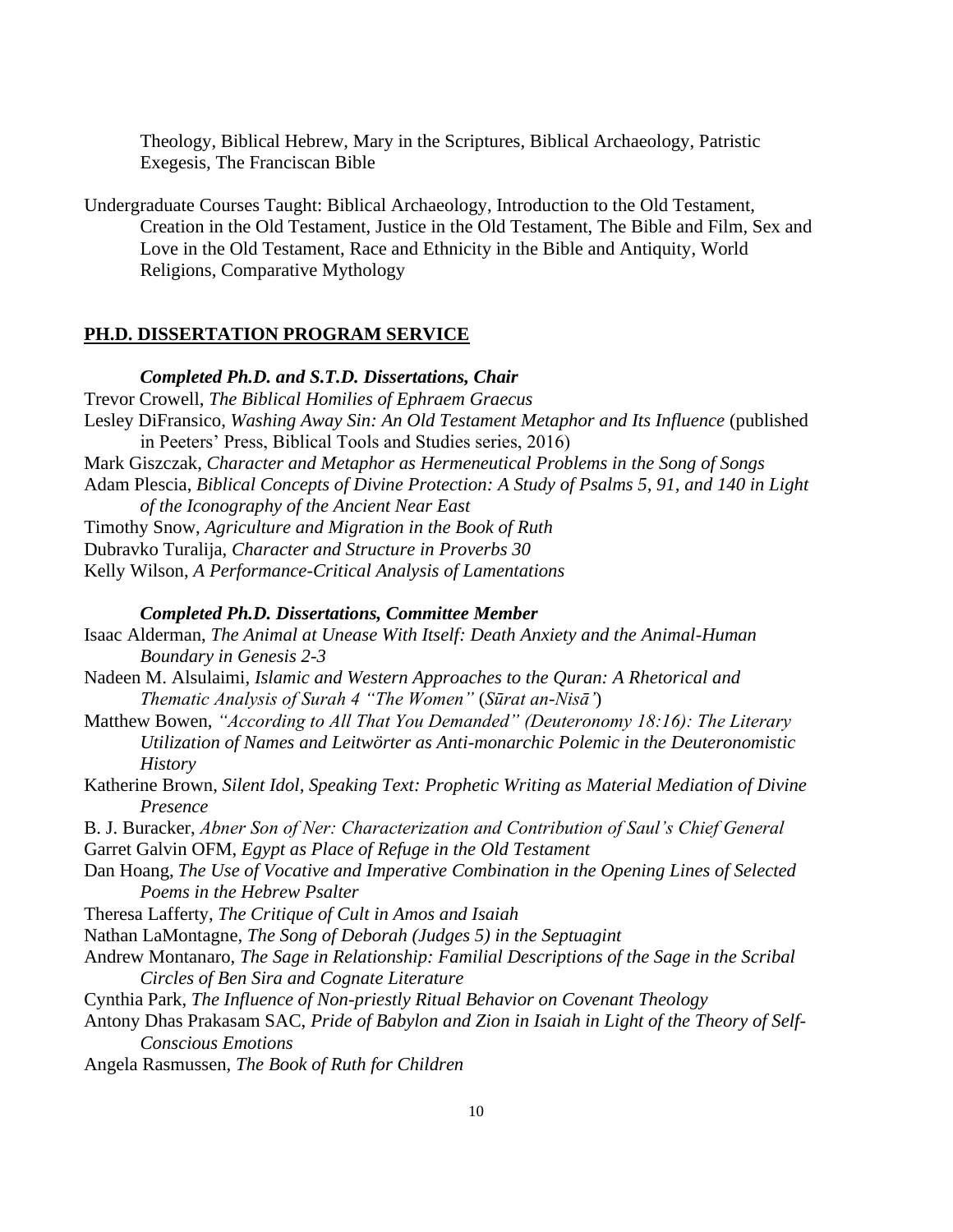Lina Rong, *Being Forgotten and Forsaken by God (Lam 5:19-20)—the Community in Pain in Lamentations* Jordan Schmidt OP, *Wisdom, Cosmos, and Cultus in the Book of Sirach* Michael Seufert, *Of Beasts and Men: A Study of Genesis 49 in Light of Iconography, Metaphor, and Animal Studies* Adam Tune, *When God's People Lie: A Psychological Examination of the Occurrences of Deception in Samuel–Kings*

# *Current Ph.D. Dissertations, Chair*

Christina Bosserman, *The Allure of the Unexpected: Innovative Uses of Figurative Language in the Hebrew Bible through the Lenses of Metaphor and Iconography Research Methods*

- Eric Wagner CR, *Mountain-Man: Hebrew Bible Narrative Imagery in Light of Personified Mountain*
- Eric Trinka, *The God(s) of Our Ancestors: Mobility, Migration, and Inter-Religious Pluralism in Israel and Judah*

#### *Current Ph.D. Dissertations, Committee Member*

None

#### **SERVICE**

#### *Ecclesial Community*

2006-present, Member, Board of Control of the *New American Bible*

- 2015, American Association for the Advancement of Science "Perceptions: Science and Religious Communities" Catholic Theologians Focus Group
- 2014-15, Participant, Rumi Forum Dinner & Discussion Series (Muslim-Christian dialogue)
- 2012, Presenter, National Council of Synagogues United States Conference of Catholic Bishops Interreligious Dialogue semiannual meeting
- 2012, Participant, Haus Ohrbeck International Jewish-Christian Bible Week, Osnabruck, Germany
- 2012-16, Presenter, Diocese of Wheeling-Charleston Ecumenical Scripture Workshops
- 2009, translator, "Book of Psalms" (fifty Psalms), *New American Bible Revised Edition*
- 2005-07, 2009, Censor, United States Conference of Catholic Bishops *Ad Hoc* Committee for the Review of Scripture Translations
- 2007, *Censor Librorum* for biblical publications, Archdiocese of Baltimore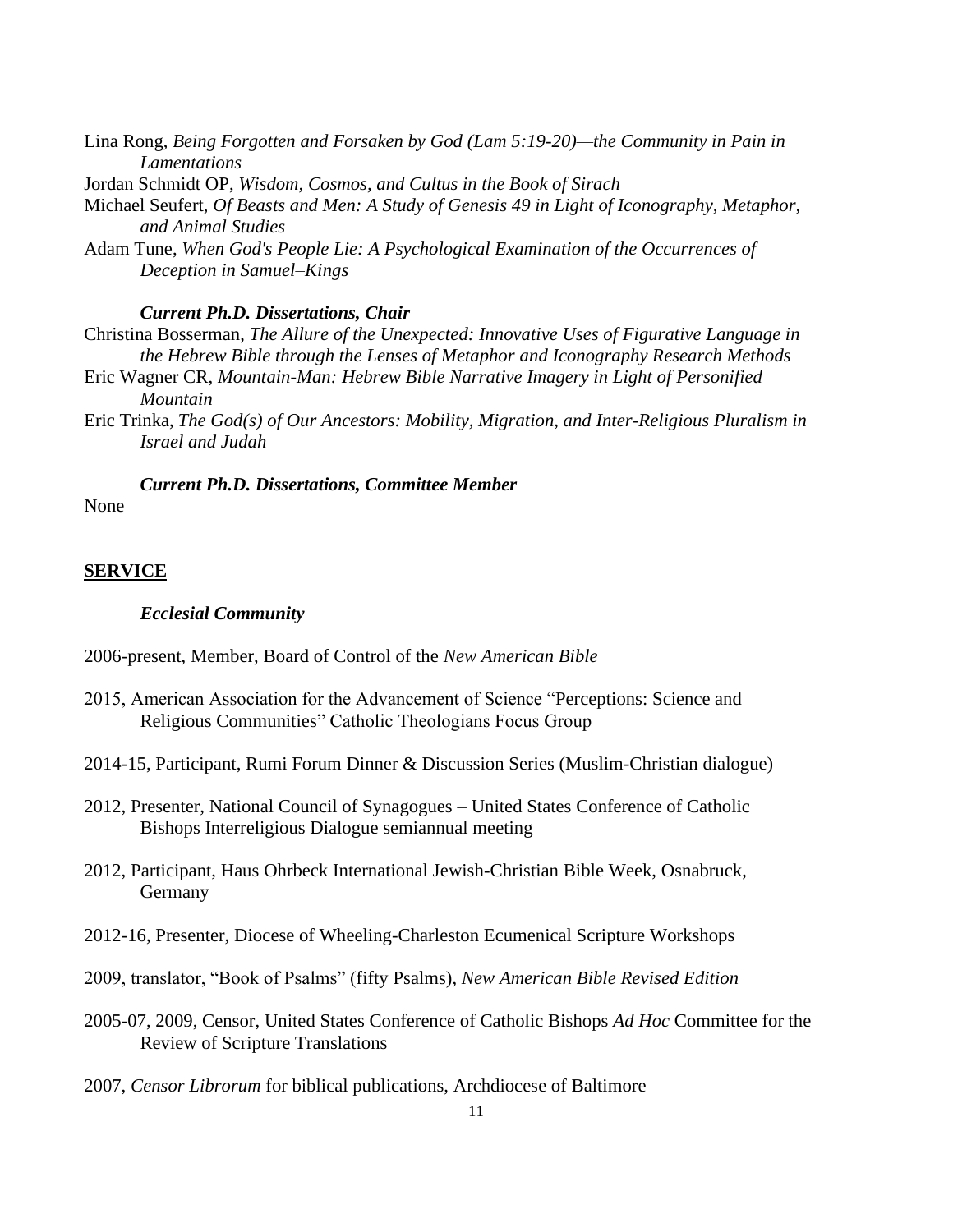- 2001-08, Presenter, Catholic Education Ministries Center of Central Maryland, Archdiocese of Baltimore Church Leadership Institute, and Diocese of Harrisburg catechetical conferences
- 2005-06, Consulter to the Coordinator of the Apostolic Visitation of U.S. Seminaries and Houses of Formation
- 2005, *Peritus* to the International Congress for Bishops on the Fortieth Anniversary of *Dei Verbum*, Rome
- 2003, Consultant for the Federation of Diocesan Liturgical Commissions "*Ad Hoc* Committee for the *Lectionary for Mass* Review," initiated by the United States Conference of Catholic Bishops Committee on the Liturgy
- 2002, Confraternity of Christian Doctrine focus group on Catholic use of the Bible, commissioned by the United States Conference of Catholic Bishops
- 1999-2005, Minister, St. Elizabeth Ann Seton Secular Franciscan Fraternity
- 1995-present, Presented sessions on Scripture for various adult religious education groups at Catholic parishes in the US and Great Britain

*Campus* (current institution only)

- 2017-present, Associate Dean for Graduate Studies, School of Theology and Religious Studies, The Catholic University of America
- 2017-present, Graduate Board, The Catholic University of America
- 2017-present, Graduate Civil Degrees Committee, School of Theology and Religious Studies, The Catholic University of America
- 2016-19, School of Theology and Religious Studies Committee on Appointments and Promotions, The Catholic University of America
- 2014, University Honors Program Advisory Committee, The Catholic University of America
- 2013-15, Academic Senate, The Catholic University of America
- 2012-16, Area Director for Biblical Studies, School of Theology and Religious Studies, The Catholic University of America
- 2012-16, School of Theology and Religious Studies M.A. Committee, The Catholic University of America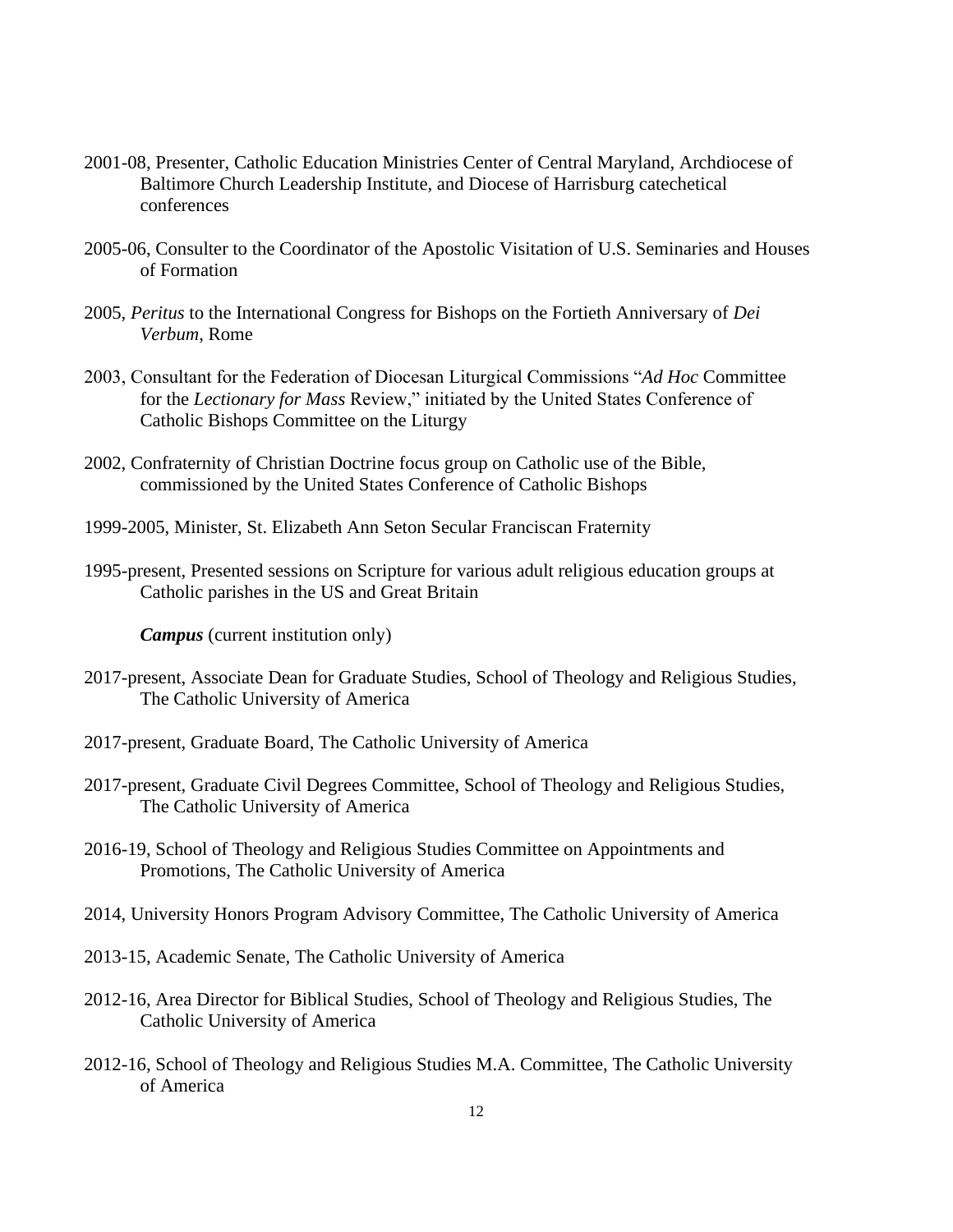- 2012-13, Campus TA/TF Developmental Committee, The Catholic University of America
- 2011-15, Co-director, School of Theology and Religious Studies First Year Experience "Faith Seeking Understanding" program
- 2011-13, Director of Teaching and Learning, School of Theology and Religious Studies, The Catholic University of America
- 2011-12, School of Theology and Religious Studies Undergraduate Curriculum Committee, The Catholic University of America
- 2010-11, School of Theology and Religious Studies Ad Hoc D. Min. Committee, The Catholic University of America
- 2010-11, School of Theology and Religious Studies Online Teaching Committee, The Catholic University of America
- 2008-10, School of Theology and Religious Studies Library Committee, The Catholic University of America

## *Discipline*

- 2018-present, External referee, *Journal of Biblical Literature*
- 2012-present, External referee, *Verbum et Ecclesia*
- 2007, 2012-present, External referee, *Bible and Critical Theory* journal
- 2017, invited participant, "Summit" on the Future of Biblical Scholarship in Relationship to Theology, hosted by Virginia Theological Seminary
- 2015, Co-Organizer, "Hearing and Proclaiming the Word of God: *Dei Verbum* at 50," Washington DC
- 2015, Association of Theological Schools Focus Group on Teaching and Learning
- 2015, External referee for book proposals, Baker Academic Press, Oxford University Press
- 2010-15, Moderator, Lux Verbi listserv for critical biblical theology
- 2011-13, Regional Coordinator, Mid-Atlantic Region of the Society of Biblical Literature
- 2011-present, Affiliate, Capitol Archaeological Institute at the George Washington University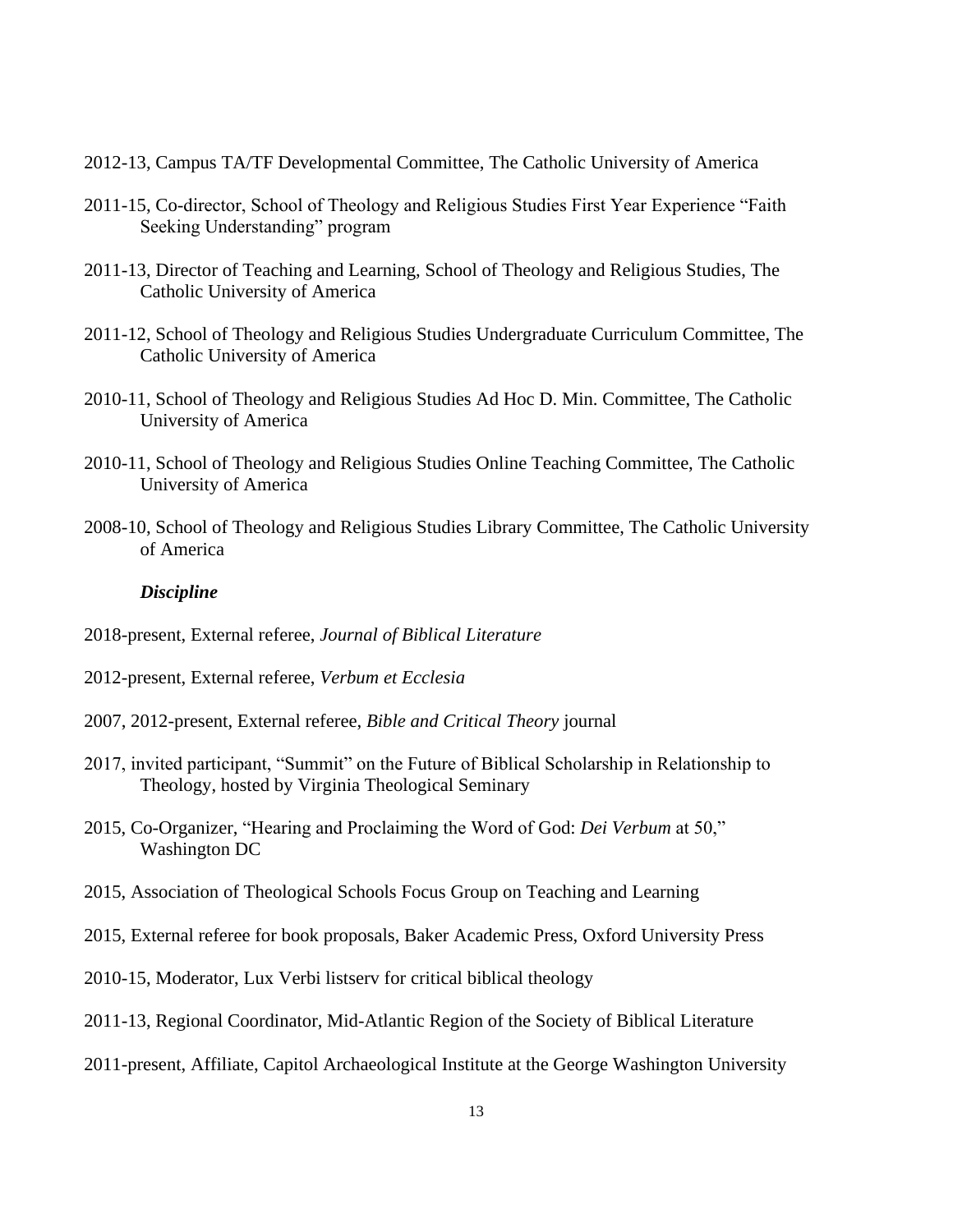2010-present, Washington Theological Consortium Science and Religion Group

- 2010-11, Virginia Theological Seminary Meade Research Colloquium
- 2006-07, Deuteronomistic History Section Chair, Society of Biblical Literature Midatlantic Regional meeting.
- 2006, Organizer and Host, one-day symposium on the Historical Critical Method and Catholic Biblical Theology, Mount St. Mary's Seminary, Emmitsburg, Maryland.
- 2005, External grant reviewer, Israel Academy of Arts and Sciences.
- 2004, Organizer and Host, one-day symposium on Syriac/Antiochian Exegesis and Biblical Theology, Mount St. Mary's Seminary, Emmitsburg, Maryland.
- 2000-03, Member, American Schools of Oriental Research Board of Trustees. Member, Board Committee on Institutional Membership.
- 1999-2001, Founder and Chair, American Schools of Oriental Research Annual Meeting Section on Anthropological Archaeology in the Levant.
- 1997-98, Program Coordinator and Archivist, W. F. Albright Institute for Archaeological Research, Jerusalem.
- 1994-95, Lead Project Consultant, *Anchor Bible Dictionary on CD-ROM*. Bantam, Doubleday, Dell Publishing Group.
- 1989-90, Editorial Assistant, *Anchor Bible Dictionary.* David Noel Freedman, ed. 6 vols.

## **ARCHAEOLOGICAL FIELD EXPERIENCE**

- 2017, Site survey of Baal Hazor with permit from the Palestinian Department of Antiquities
- 2000, Site survey of two Iron I sites in the Northern West Bank with permit from the Palestinian Department of Antiquities
- 1996-97, Director, Regional Archaeological Survey of the Northern West Bank "Potential Iron I Sites" with permit from the Palestinian Department of Antiquities
- 1996-97, Ceramic Specialist and Pottery Registrar, Research Excavations at Khirbet Birzeit, Palestinian Institute of Archaeology, Birzeit University.
- 1986, Volunteer, Caesarea Land Investigation Project, Caesarea Maritima, Israel.